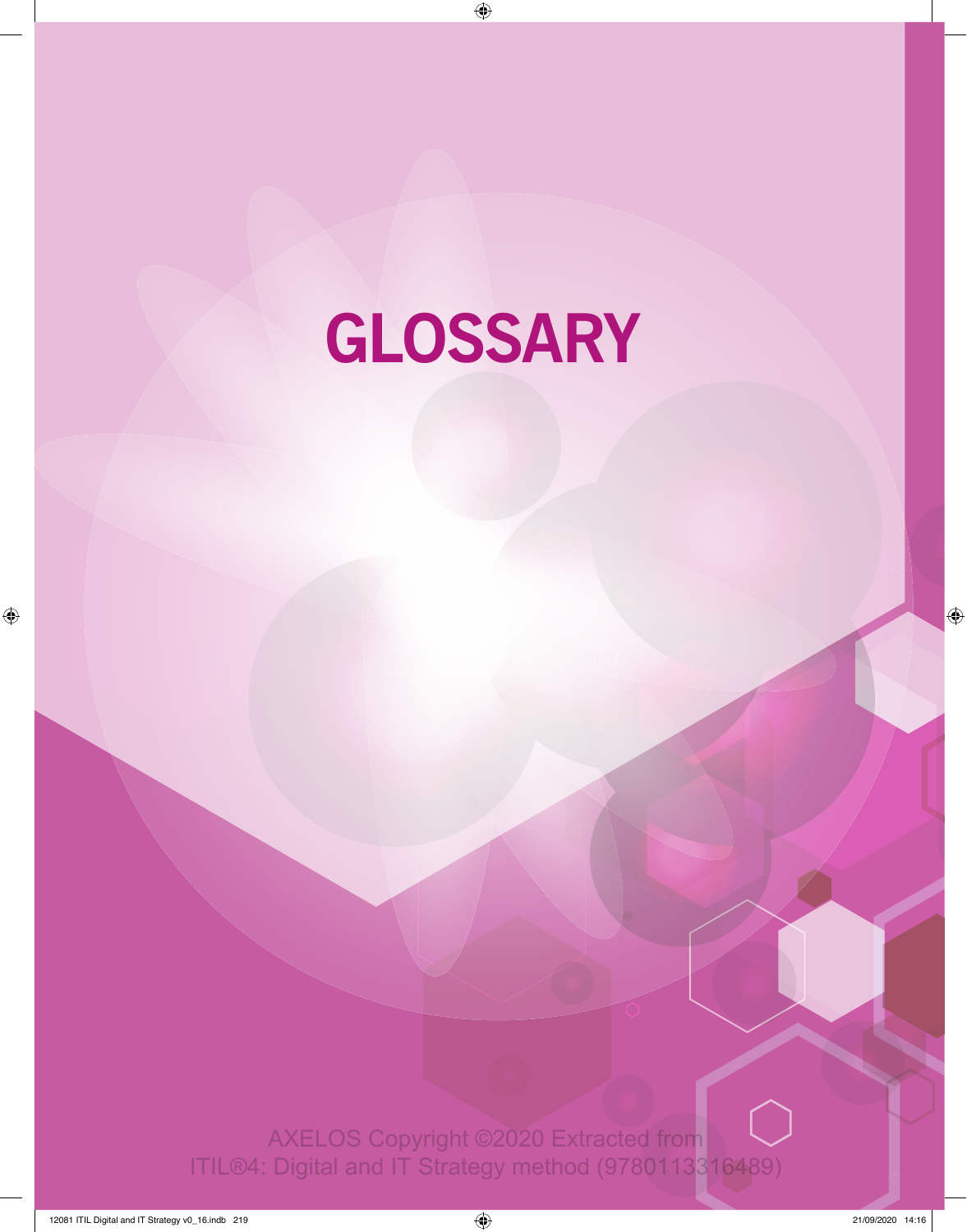# **Glossary**

# absorptive capacity

An organization's ability to recognize the value of new information, embed it into an existing knowledge system, and apply it to achieve the intended business outcomes.

#### business case

A justification for the expenditure of organizational resources, providing information about costs, benefits, options, risks, and issues.

# business model

A formal description of how an organization should be configured to create value for customers based on its strategy.

### business strategy

How an organization defines and achieves its purpose.

#### communication technology

Technology that enables information technology (IT) and operational technology (OT) to be highly mobile and accessible to organizations, consumers, and other stakeholders. Sometimes seen as a component of either IT or OT.

#### compliance

Both the act and result of ensuring that a standard or set of guidelines is followed, or that proper, consistent accounting or other practices are being employed.

# critical success factor (CSF)

A necessary precondition for the achievement of intended results.

#### customer journey

The complete end-to-end experience that service customers have with one or more service providers and/or their products through touchpoints and service interactions.

### cybersecurity risks

Risks of exposure or loss for an organization resulting from a cyber-attack or a data breach.

### demand

Input to the service value system based on opportunities and needs from internal and external stakeholders.

# digital business

Activities that use digital technology, enabling an organization to fulfil its purpose.

# digital disruption

A fundamental shift in an organization's operation caused by the development of digital technology.

#### 220 AXELOS Copyright ©2020 Extracted from ITIL®4: Digital and IT Strategy method (9780113316489)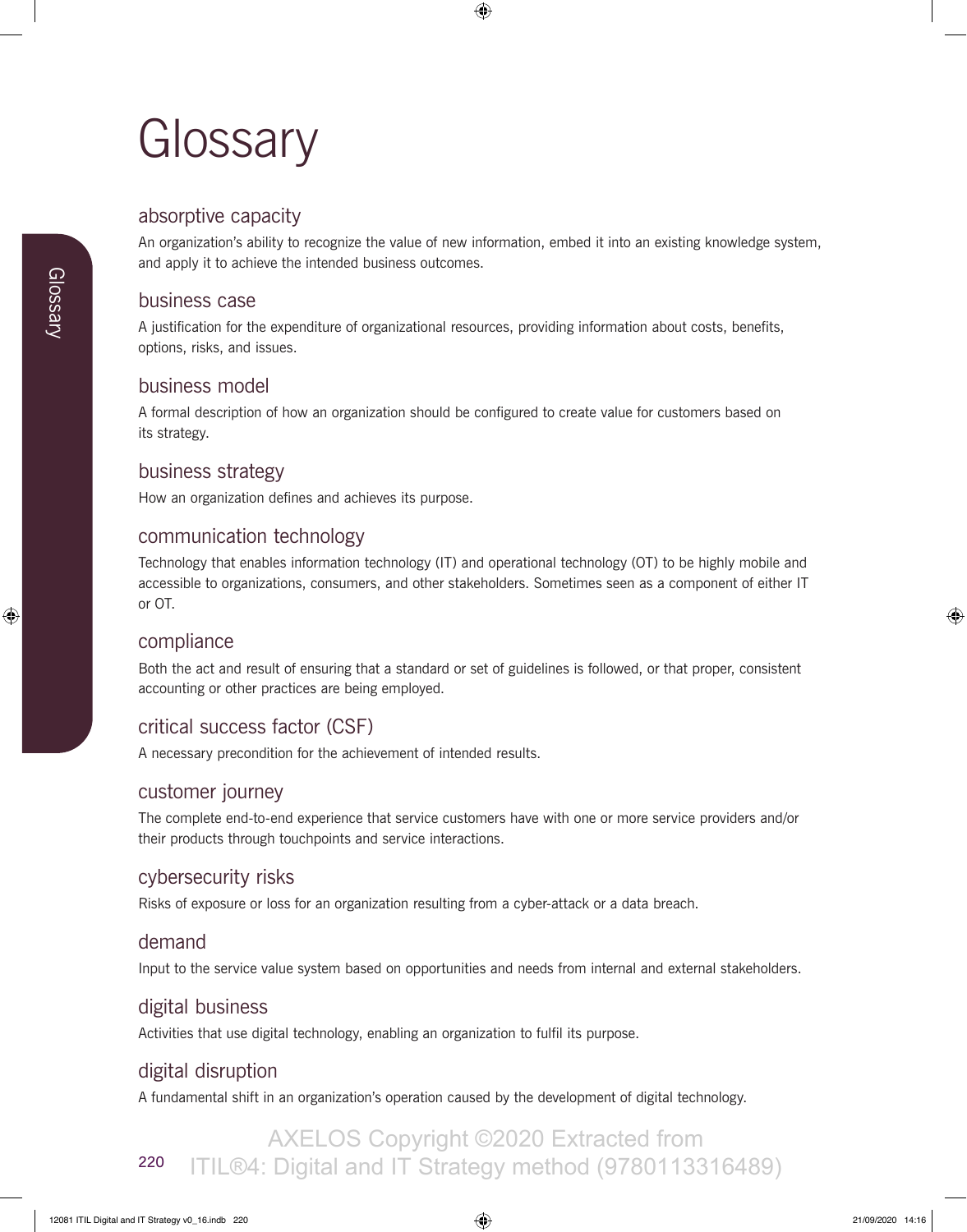# digital organization

An organization that is enabled by digital technology to do business significantly differently, or to do significantly different business.

# digital strategy

A business strategy that is based all or in part on using digital technology to achieve its goals and purpose.

# digital technology

Technology that digitizes something or processes digital data. Digital technology refers to information technology (IT) and the parts of operational technology (OT) that have been digitized. *See also* digitization.

# digital transformation

The use of digital technology to enable a significant improvement in the realization of an organization's objectives that could not feasibly have been achieved by non-digital means.

# digitization

The process of transforming something (e.g. text, sound, or images) from analogue to digital form by expressing the information in binary digits.

# discontinuous innovation

An innovation that completely replaces what came before.

#### disruption risks

Risks that can disrupt the organization's operating or business model.

#### ecosystem disruption

Disruption that occurs when digital technology introduces a change that impacts organizations across multiple industries and markets.

### employee fulfilment

The feeling that people have when their work aligns with their intrinsic motivation and provides them with a sense of purpose.

#### engagement risks

Risks that originate from an organization's stakeholders, including its suppliers and partners, consumers, and employees.

#### governance

The means by which an organization is directed and controlled.

#### indicator

A metric that is used to assess and manage something.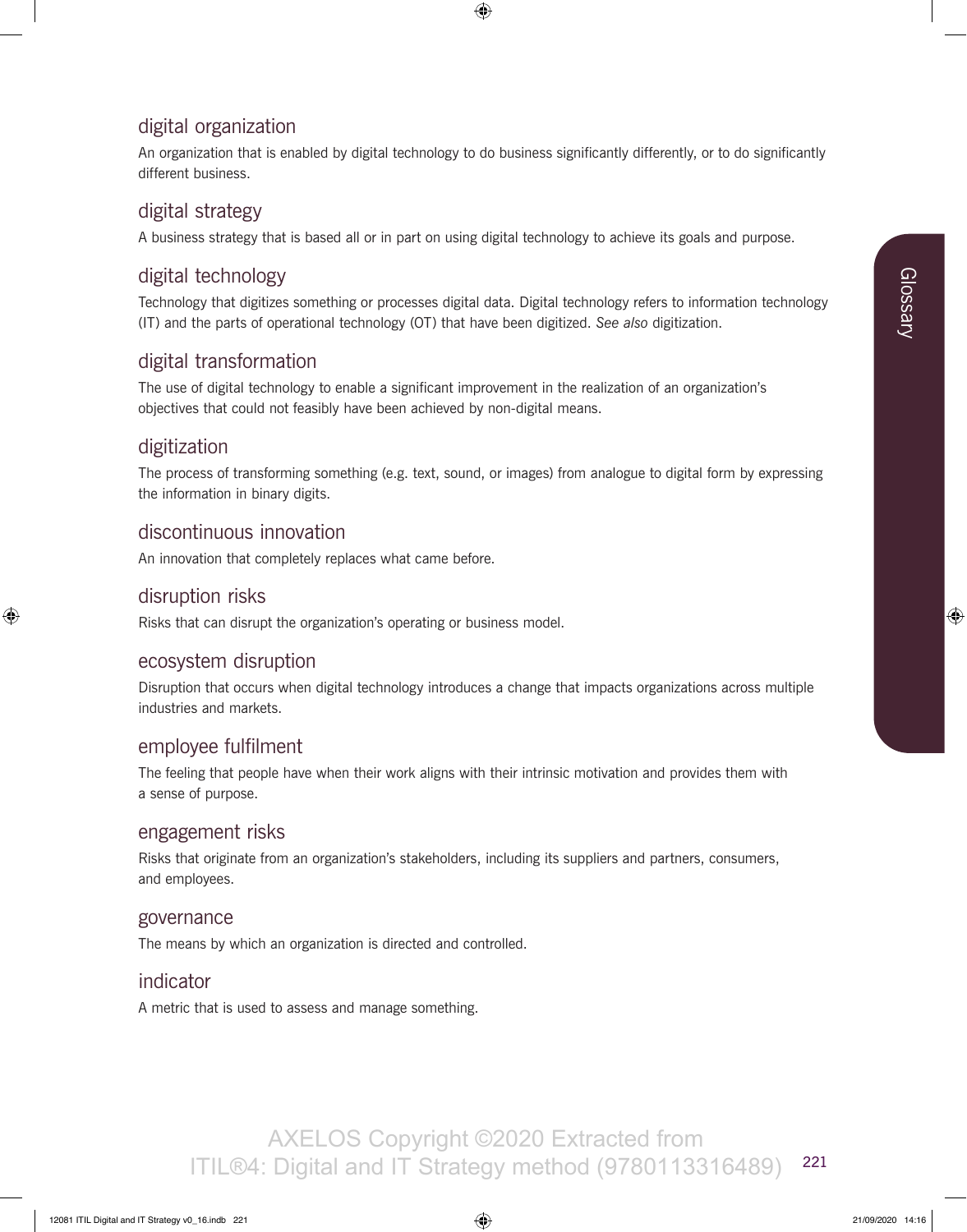## industry disruption

Disruption that occurs when digital technology introduces a change that impacts a specific industry (e.g. manufacturing, finance, retail, or mining) or a group of related industries (e.g. e-books and self-publishing, which have disrupted printing, publishing, and retail).

#### information technology

The application of digital technology to store, retrieve, transmit, and manipulate data (data processing), often in the context of a business or other kind of organization.

#### innovation

The adoption of a novel technology or way of working that has led to the significant improvement of an organization, product, or service.

#### innovation risks

Risks introduced by the organization's innovations.

#### Internet of Things

The interconnection of devices via the internet that were not traditionally thought of as IT assets, but now include embedded computing, capability, and network connectivity.

# ITIL continual improvement model

A model which provides organizations with a structured approach to implementing improvements.

# ITIL guiding principles

Recommendations that can guide an organization in all circumstances, regardless of changes in its goals, strategies, type of work, or management structure.

### ITIL service value chain

An operating model for service providers that covers all the key activities required to effectively manage products and services.

#### Kanban

A method for visualizing work, identifying potential blockages and resource conflicts, and managing work in progress.

### key performance indicator

An important metric that is used to evaluate the success in meeting an objective.

### market disruption

Disruption that occurs when digital technology introduces a change that impacts a particular market or market segment.

#### metric

A measurement or calculation that is monitored or reported for management and improvement.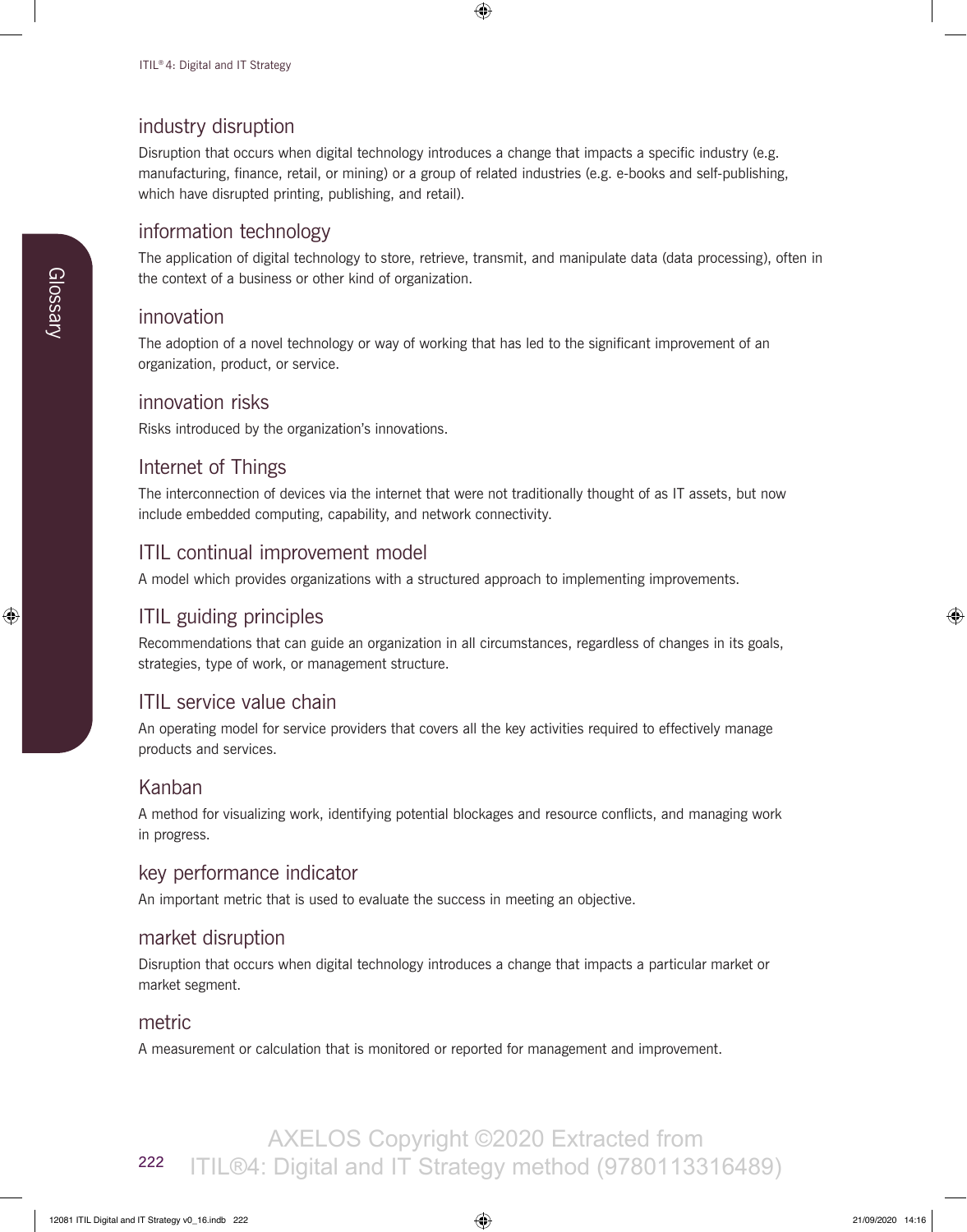# objectives and key results (OKR)

A framework for defining and tracking objectives and their outcomes.

# operating model

A conceptual and/or visual representation of how an organization co-creates value with its customers and other stakeholders, as well as how the organization runs itself.

# operational technology

The application of digital technology for detecting or causing changes in physical devices through monitoring and/or control.

# opportunity

A situation that allows an organization to expand its existing operation, either by introducing new products and services or by moving into a new market.

# organizational agility

The ability of an organization to move and adapt quickly, flexibly, and decisively in response to events in the internal or external environments.

# organizational resilience

The ability of an organization to anticipate, prepare for, respond to, and overcome adverse events in the internal or external environments.

# parallel operating model

An approach to executing digital strategy while maintaining a steady state.

### performance

A measure of what is achieved or delivered by a system, person, team, practice, or service.

### portfolio

A collection of assets into which an organization chooses to invest its resources in order to receive the best return.

### product

A configuration of an organization's resources, designed to offer value for a consumer.

#### resource

A person or other entity that is required for the execution of an activity or the achievement of an objective. Resources may be owned or employed by an organization, or contracted from a third party.

#### risk

A possible event that could cause harm or loss or make it more difficult to achieve objectives. Can also be defined as uncertainty of outcome and can be used in the context of measuring the probability of positive outcomes as well as negative outcomes.